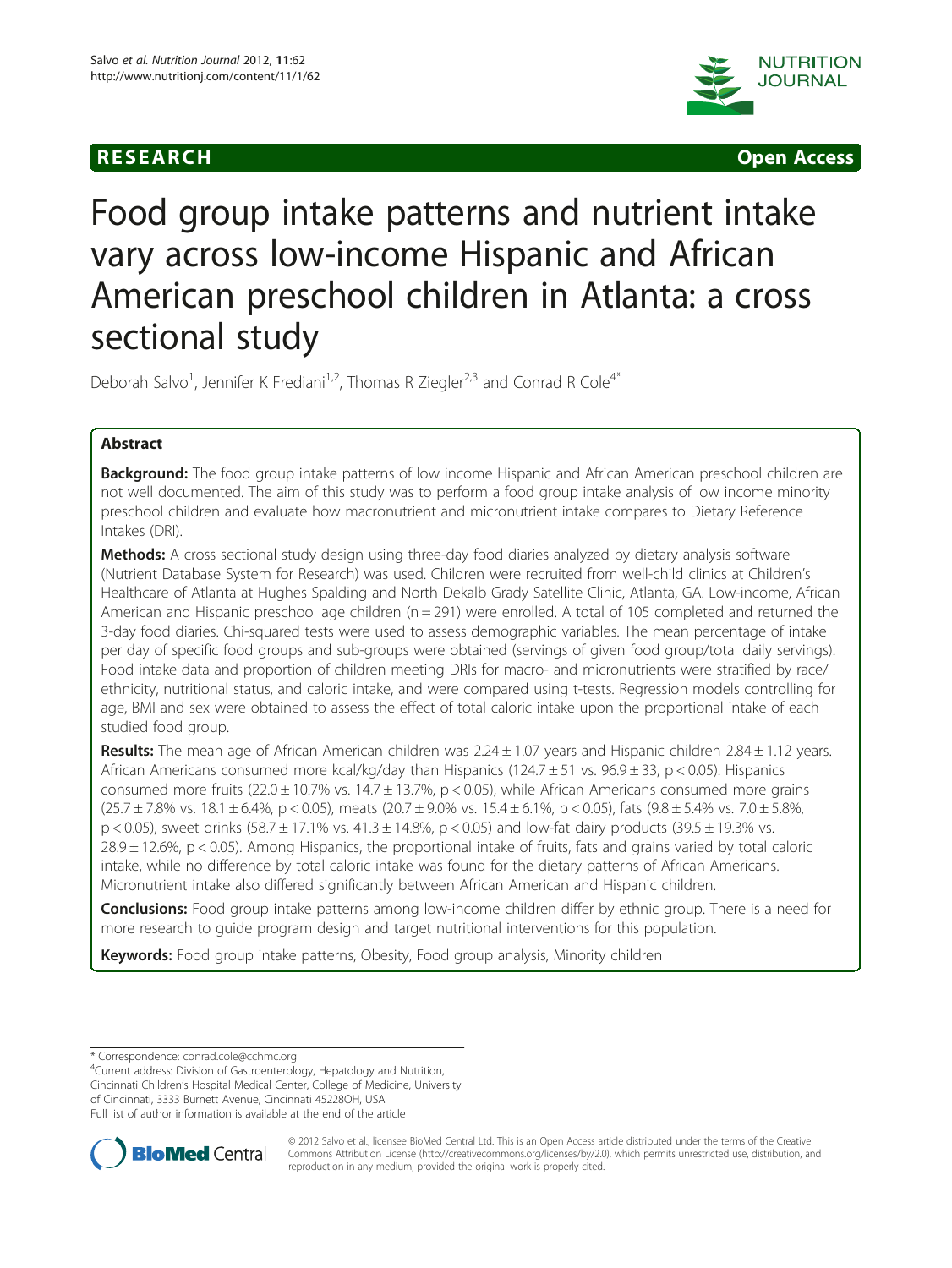## Background

The importance of evaluating food group intake patterns beyond single nutrient data to understand the relationship between food intake and risk of diseases is now increasingly recognized. Studies have documented an association between dietary patterns and cardiovascular disease, Type 2 diabetes, obesity and cancers [[1-4\]](#page-7-0). However, some populations with significant risk factors for chronic diseases have not had their intake patterns extensively evaluated to identify potential risk factors associated with developing these chronic diseases.

It is known that food preferences develop in childhood and are linked to consumption habits in adulthood [[5](#page-7-0)]. The food group intake patterns of children aged 1 through 5 (preschool children) have not been extensively evaluated in the United States, while numerous studies have been conducted for school age children and adolescents [\[5](#page-7-0)-[8](#page-7-0)]. Although recommendations addressing feeding patterns for children over the age of two years exist, there are no specific recommendations regarding food groups for children less than two years of age, with very little guidance available on the introduction of complementary foods [\[6\]](#page-7-0).

The food group intake patterns of preschool minority (Hispanic and African-American) children from lowincome families have not been extensively assessed. Hispanics and African Americans represent the groups with the highest rates of Type 2 diabetes mellitus, obesity and cardiovascular disease in the United States [[1,9\]](#page-7-0). Due to the unique socio-cultural elements of these communities, it is possible that distinct patterns of nutrition exist in each group, which could in turn affect their nutritional and health status.

It is important to understand the food group intake of low-income, minority, preschool children to better guide future recommendations, dietary intervention programs and health-related policies directed at improving their nutritional and health status. The objective of our study was to perform a food group-based descriptive analysis of the diets of children aged 1 to 5 years from low-income, minority populations living in the metropolitan area of Atlanta, Georgia, US, and to explore to what extent these individuals meet the DRIs for macronutrients and specific micronutrients.

## Methods

## Study population

This is a secondary analysis of data collected in lowincome, minority, preschool children between the ages of 1 and 5 years enrolled in larger study  $(n = 291)$  between February 2006 and July 2007 [\[9,10](#page-7-0)]. A convenience sampling method was used to recruit low-income, minority children attending well-child clinics at the Children's Healthcare of Atlanta at Hughes Spalding and North Dekalb Grady Satellite Clinic. The study was explained in

either English or Spanish where appropriate. These sites were included because they generally serve low-income families that may benefit from Women Infant and Children supplemental nutrition program (WIC) or Supplemental Nutrition Assistance Program (SNAP). During study enrollment, data was collected on, 'enrollment on WIC status, mother's educational level and type of insurance', which were used as surrogate markers for socio-economic status [[9](#page-7-0)]. Children with a history of sickle cell anemia or acute diarrheal or respiratory infections were excluded. Information is not known on those individuals who chose not to participate in the study.

Informed consent was obtained in English or Spanish from the primary caregivers and the study was approved by the Research Oversight Committee of Grady Memorial Hospital and the institutional review boards (IRB) of Emory University and Children's Healthcare of Atlanta. The race/ethnicity of the child was self-identified by the caregiver who gave consent for participation in the study.

## Food records

Dietary information was assessed using food diaries in English or Spanish collected over three consecutive days for each participant. Each participant was given detailed instruction as well as measuring cups, spoons and a picture guide of portion sizes to complete the diaries. They were also given instructions to provide details on brand names and food preparation methods. Caregivers were also instructed to provide information only on what the child ate, and not what he or she may have been served. Of the initial 291 children enrolled, 182 were excluded from the present analysis due to lack of any food diaries, while three were excluded because of insufficient food diaries (< 3 days), and one participant that was determined to be an outlier (total caloric intake = 15.4 kcals/ kg/day) was also excluded. The final sample size for this analysis was 105 children (Hispanic, n = 42; Black,  $n = 63$ ). The majority ( $n = 103$ , 98.1%) of primary caregivers were biological mothers, while the other two were legal guardians. The instructors were dietitians and were assisted by Spanish language interpreters. The diaries were checked when received by the research dietitian and research coordinator. Diaries that were not adequately completed or did not include all three days were excluded. Patients with intake considered outside feasible levels were excluded. Foods were analyzed for calories, protein, carbohydrates, calcium, iron, zinc, vitamin D and food groups determined by a research dietitian (JKF) using the Nutrient Database System for Research (NDSR; University of Minnesota, MN).

The present study was limited to participants who completed three-day food records. It has been reported that this method provides a reliable and valid estimation of intake for this age group [\[11](#page-7-0)].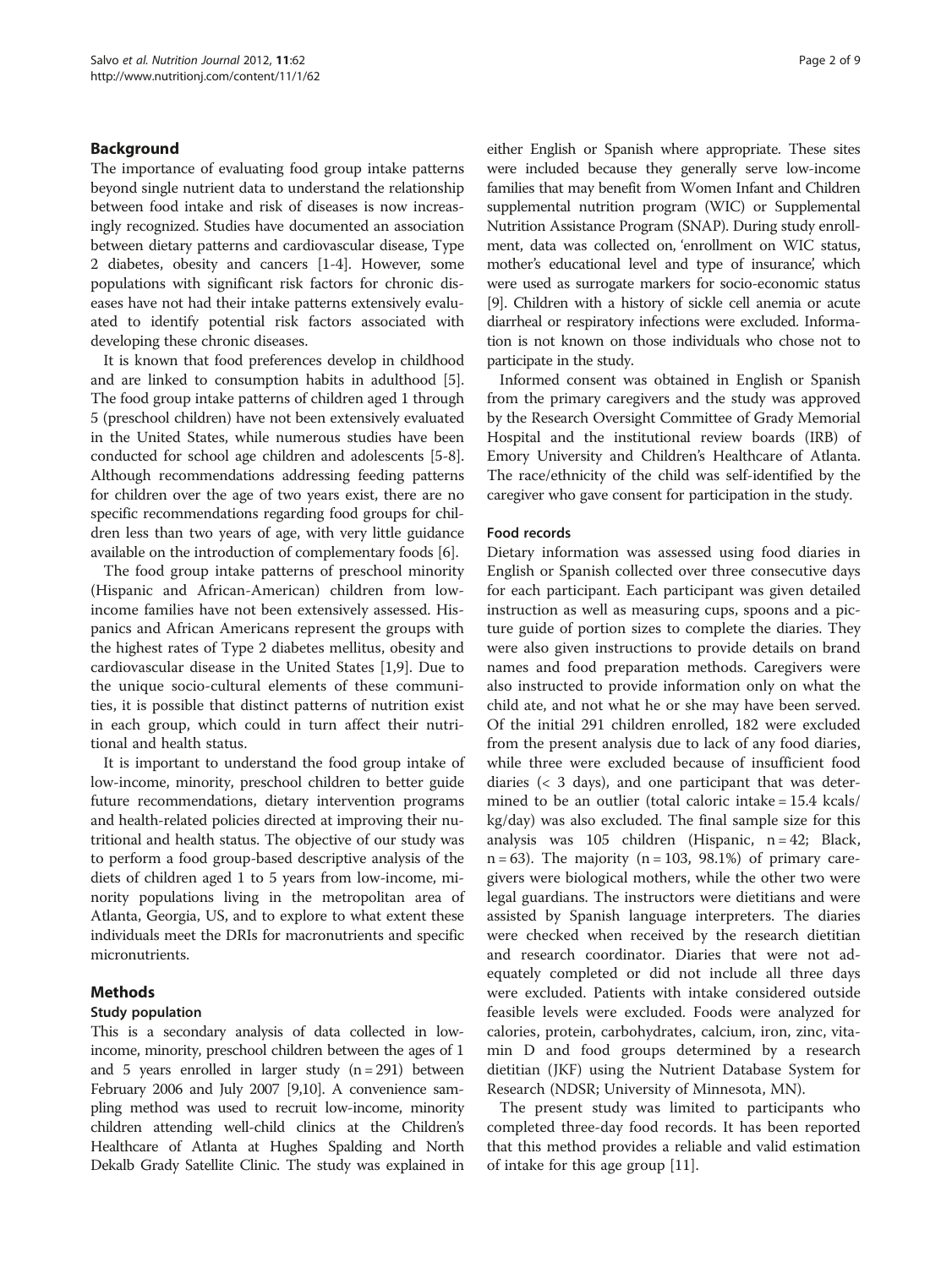## Descriptive analysis by food group

Total calories and food group servings per day were calculated for each participant. The food groups included: fruits, vegetables, grains, meats, nuts and seeds, dairy products, fats and oils, sweets and miscellaneous products. Mean percentage of intake per day were obtained per food group. These percentages of intake were calculated using the number of food group servings divided by the total daily serving intake from all food groups per participant.

Analysis of food sub-groups was done to further examine choices within some food groups. Comparisons were done for the proportional intake of the food sub-groups over total dietary intake, and over the food group from which the sub-groups were derived (e.g. for fruits, the proportion of fruit intake that came from whole fruits was examined, as well as examining the proportion of whole fruits over total daily dietary intake of all foods). The sub-group analysis included studying the proportion of fruits and vegetable intake derived only from whole fruits, the proportion of low- or non-fat products within the dairy category, the proportion of healthier fats and oils, and the proportion of sweet intake derived from sweetened beverages.

Data analysis included stratification by sex, age and race/ethnicity. The stratification by ethnicity allowed for comparison of dietary patterns across Hispanic and African American preschool children. Further stratification by total caloric intake was done to compare the proportional intake per food group among children with high caloric intake versus children with low caloric intake. High total caloric intake was defined as being above the DRI (Estimated Energy Requirement, EER) for the given age and sex groups, while low caloric intake was defined as being lower or equal to the EER [\[12](#page-7-0)]. Mean comparisons (t-tests) and linear regression models (all dependent variables were assessed for normality) were built, and significance was assessed at the 0.05 and 0.10 levels respectively.

## DRI compliance

A complementary analysis to explore the extent to which the participants met the age-related DRI recommendations for macronutrients and selected micronutrients was performed. The cutoffs used for adequate intake correspond to the parameters described in the U.S. Dietary Reference Intakes for Recommended Dietary Allowances (RDA): 13 g/protein/d for children ages 1 to 3 years, and 19 g/protein/d for children ages 4 to 5 years; 130 g/day of carbohydrates for ages 1–5; 500 mg/d of calcium for ages 1 to 3 years, and 800 mg/d for those above 4 years; 7 mg/d and 10 mg/d of iron for children ages 1 to 3 years and  $\geq$  4 years, respectively; 3 mg/d of zinc for children ages 1 to 3 years, and 5 mg/d

[[12,13\]](#page-7-0). These micronutrients were selected for analysis because of their biologic significance and relatively high deficiency rates reported in low-income children within the US population [[9,14-](#page-7-0)[16](#page-8-0)].

The second phase of this analysis examined the compliance towards recommendations concerning the distribution of macronutrients in the diet. The DRIs (RDA) establish that children aged 1 to 3 years should have a diet with the following distribution: 5–20% protein, 45–65% carbohydrates and 30–40% fat. For children over the age of 4 years, the recommended macronutrient distribution is 10–30% protein, 45–65% carbohydrates and 25–35% fat [[13](#page-7-0)].

All of the above analyses were stratifying by sex, ethnicity and weight status (obese or non-obese). Weight and height were measured as previously described [[9](#page-7-0)] and weight status was determined using CDC growth charts [[17\]](#page-8-0). For children < 2 years of age, weight for height above the 95th was considered "obese", and for those 2–5 years, CDC charts for BMI ( $\text{kg/m}^{-2}$ ) were used, with the 95th percentage as the cut-point for obesity [\[17](#page-8-0)]. Chi-squared tests were performed.

All statistical analyses were performed using SAS 9.3 (SAS Institute Inc., Cary, NC, USA).

## Results

The demographic characteristics of the full sample recruited  $(n = 291)$ , the children who returned both two or three days of food diaries  $(n = 109)$  and the final 105 children included in the analysis (completed 3 days of food diaries) are shown in Table [1.](#page-3-0) There was no difference in sex, age, and prevalence of obesity between the final sample used for this analysis and the entire sample recruited. The prevalence of obesity was significantly higher in the Hispanic children compared to the African American children,  $(21.3\% \text{ vs. } 14\%; \text{ p} < 0.05)$  for the full sample  $(n = 291)$  recruited. However, there was no difference in the prevalence of obesity in the final sample used for analysis (Hispanic 21.4% vs. African American11.1%,  $p = 0.1$ ) due to the smaller sample size.

Among the 105 children included in the final group with completed food records returned, the mean age was  $2.5 \pm 1.3$  years; with 16 (15.2%) children characterized as obese. The daily caloric intake ranged from 42.7 to 272.9 kcal/kg/day (mean  $112.7 \pm 43.3$  kcal/kg/day), while the number of total servings ranged from 9.2 to 33.2, with a mean of  $17.52 \pm 9.4$ , and no difference by race/ethnicity. African American children consumed significantly more kcal/kg/day than the Hispanic children (124.7 ± 49.5 kcal/kg/day vs. 96.9 ± 32.8 kcal/kg/day, p < 0.05), and more African American children had a high total daily caloric intake (73.0% vs. Hispanic 47.6%, p < 0.05). Overall, obese children consumed significantly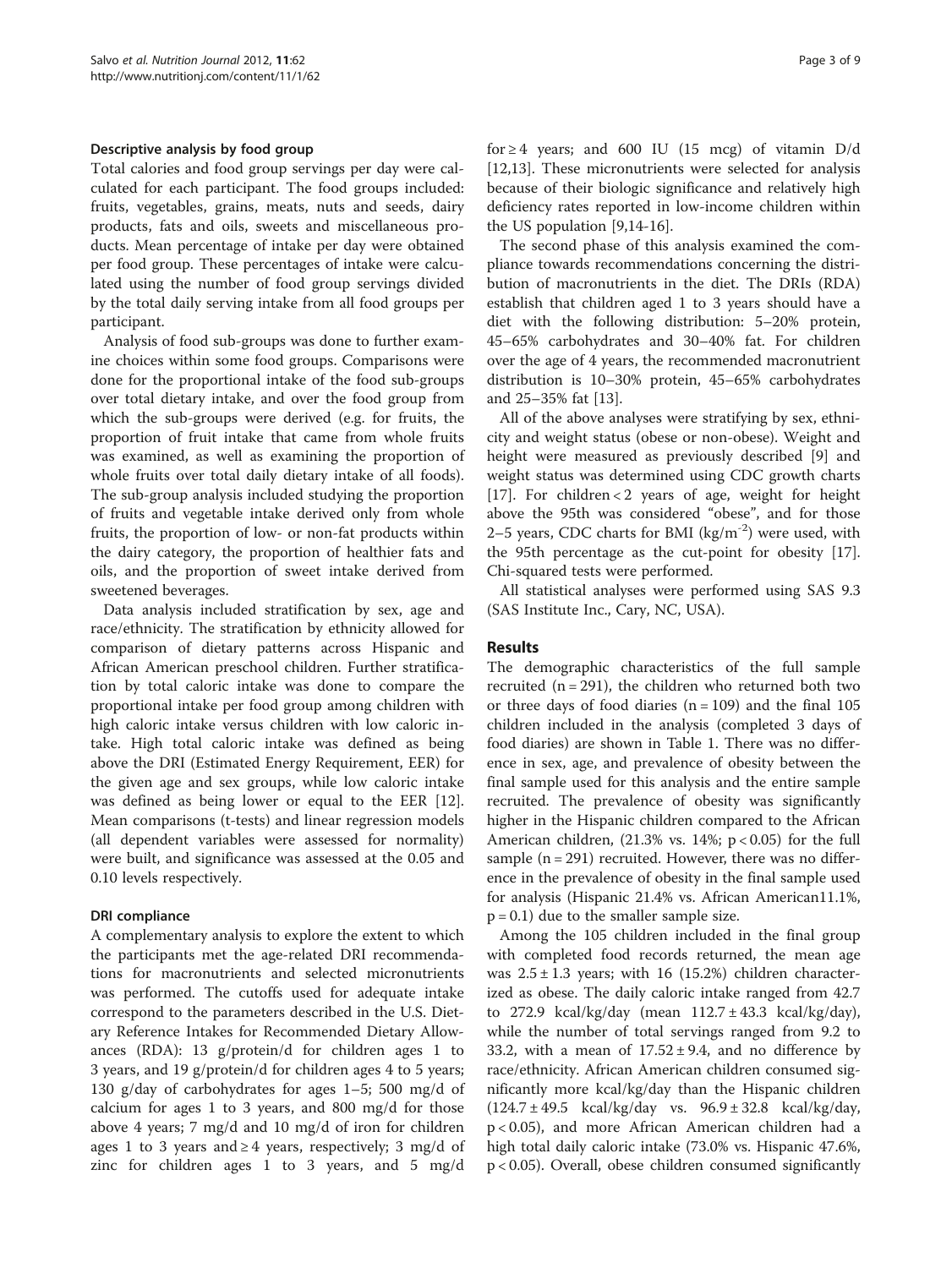<span id="page-3-0"></span>Table 1 Demographic characteristics of the full sample versus participants with 2 and 3 food diaries

|                     | Full sample   |                           |              | Participants with at least 2 food fiaries |                  |                      | Participants with 3 food fiaries |                           |            |
|---------------------|---------------|---------------------------|--------------|-------------------------------------------|------------------|----------------------|----------------------------------|---------------------------|------------|
|                     |               | Hispanic African American | <b>Total</b> | <b>Hispanic</b>                           | African American | <b>Total</b>         |                                  | Hispanic African American | Total      |
| Male                | $60* (42.6%)$ | 85 (56.7%)                |              | 145 (49.8%) 17* (39.5%)                   | 39 (59.1%)       |                      | 56 (51.4%) 16* (38.1%)           | 38 (60.3%)                | 54 (51.4%) |
| $<$ 3 years         | 78* (55.3%)   | 115 (76.7%)               |              | 193 (67.4%) 22* (51.2%)                   | 51 (77.3%)       | 76 (67.0%) 21* (50%) |                                  | 48 (76.2%)                | 69 (65.7%) |
| Obese               | $30*(21.3%)$  | 21 (14.0%)                | 51 (17.5%)   | $9(20.9\%)$                               | 8 (12.1%)        | 17 (15.6%)           | 9(21.4%)                         | $7(11.1\%)$               | 16 (15.2%) |
| WIC Enrolled        | 103 (73.0%)   | 106 (70.7%)               | 209 (71.8%)  | 32 (75.0%)                                | 47 (71.2%)       | 79 (72.5%)           | 32 (76.2%)                       | 45 (71.4%)                | 77 (73.3%) |
| High caloric intake | NA.           | <b>NA</b>                 | <b>NA</b>    | $20* (46.51%)$                            | 48 (72.7%)       |                      | 68 (62.4%) 20* (47.6%)           | 46 (73.0%)                | 66 (62.9%) |
| <b>TOTAL</b>        | 141 (48.1%)   | 150 (51.4%)               | 291 (100%)   | 43 (39.4%)                                | 66 (60.6 %)      | 109 (100%)           | 42 (40.0%)                       | 63 (60.0%)                | 105 (100%) |

\*Difference across ethnicities p < 0.05.

High caloric intake was defined as being higher than the DRI (EER) for the specific age and sex.

NOTE: No significant differences were found among any of the categories when comparing the samples of 2 food diaries and 3 food diaries to the full sample.

higher kcal/kg/day than non-obese children (obese, 116.1  $\pm$  47.2 vs. 92.1  $\pm$  33.4 kcal/kg/day, p < 0.05). However, when stratified by ethnicity, only the obese African American children consumed more daily calories than their non-obese counterparts  $(127.1 \pm 52.4$ vs.  $91.1 \pm 22.9$  kcal/kg/day, p < 0.05).

#### Proportional intake by food group

The mean percentage intake (obtained using food group servings divided by total daily servings per participant) for each of the evaluated food groups showed that for the lowest quartile (bottom 25%) of children in the study, fruit intake represented 9.8%, and vegetables 5.0% of the daily intake. Furthermore, for the lower quartile, meat intake represented 12.5% of the daily intake, and increases to 23.2% for the top quartile.

When stratified by race/ethnicity (Table 2), Hispanics consumed a higher proportion of fruits in their diet compared to African Americans  $(22.0 \pm 10.7\% \text{ vs. } 14.7 \pm 13.7\%$ , p < 0.05). However, Hispanic children consumed a lower proportion of grains compared to the African American children  $(18.1 \pm 6.4\% \text{ vs. } 25.7 \pm 7.8\% \text{, } p \le 0.05)$ . African

Americans had a higher intake of meats  $(20.7 \pm 9.0\%$  vs.  $15.4 \pm 6.1\%$ , p < 0.05) than Hispanics. There was no difference between African Americans and Hispanics in their intake of sweets, nuts, seeds, vegetables and miscellaneous foods. When stratified by sex, the food group intake patterns identified for fruits, grains, meats and dairy products among Hispanics and African Americans was unchanged. However, African American boys consumed more fat than Hispanic boys  $(10.8 \pm 5.4\% \text{ vs. } 6.9 \pm 4.8\% \text{ respectively.})$ p < 0.05) with no difference in the fat intake between African American and Hispanic girls. There was no difference when stratified by age (data not shown).

Sub-group analysis (Table 2) revealed that whole fruit intake was higher among Hispanic compared to African American children,  $(10.3 \pm 6.0\% \text{ vs. } 4.1 \pm 5.1\%, \text{ p} < 0.05)$ . A higher proportion of dairy products consumed were low-fat or non-fat among African American children compared to that consumed by Hispanic children  $(39.5 \pm 19.3\%$  vs.  $28.9 \pm 12.6$ %, p < 0.05). Although the intake of healthier fats and oils was significantly higher among African American children ( $p < 0.05$ ), the intake of this food sub-group among both races was extremely limited, being zero for the

|                                |                                                    | <b>Hispanic</b>                                        |                                         |                                                    | African-American                                       |                                         |
|--------------------------------|----------------------------------------------------|--------------------------------------------------------|-----------------------------------------|----------------------------------------------------|--------------------------------------------------------|-----------------------------------------|
| Food group<br>(Food sub-group) | Food group<br>as % of<br>total servings<br>per day | Sub-group<br>item as % of<br>total servings<br>per day | Sub-group<br>item as % of<br>food group | Food group<br>as % of<br>total servings<br>per day | Sub-group<br>item as % of<br>total servings<br>per day | Sub-group<br>item as % of<br>food group |
| Fruits (All but juices)        | $22.0 \pm 10.7*$                                   | $10.3 \pm 6.0*$                                        | $50.0 \pm 26.8*$                        | $14.7 \pm 13.7$                                    | $4.1 \pm 5.1$                                          | $36.4 \pm 36.9$                         |
| Vegetables (All but juices)    | $9.4 + 5.0$                                        | $9.3 \pm 5.0$                                          | $99.7 + 1.8$                            | $9.5 + 5.2$                                        | $9.4 + 5.3$                                            | $98.4 + 7.3$                            |
| Dairy (Low/Non Fat)            | $16.6 + 8.4*$                                      | $4.1 \pm 2.8$                                          | $78.9 + 12.6*$                          | $9.3 \pm 6.4$                                      | $3.3 \pm 2.1$                                          | $39.5 \pm 19.3$                         |
| Fats and Oils (Low Fat)        | $7.0 + 5.8*$                                       | $0.0 + 0.0$                                            | $0.0 + 0.0*$                            | $9.8 + 5.4$                                        | $0.6 + 0.2$                                            | $6.1 \pm 1.8$                           |
| Sweets (Sweet Drinks)          | $8.4 + 2.4$                                        | $2.6 + 1.7$                                            | $41.3 \pm 14.8^*$                       | $6.5 + 2.1$                                        | $4.4 + 2.4$                                            | $58.7 + 17.1$                           |
| Grains                         | $18.1 \pm 6.4*$                                    | NA                                                     | ΝA                                      | $25.7 \pm 7.8$                                     | ΝA                                                     | ΝA                                      |
| Meats                          | $15.4 + 6.1*$                                      | NA                                                     | <b>NA</b>                               | $20.7 + 9.0$                                       | <b>NA</b>                                              | <b>NA</b>                               |
| Nuts and Seeds                 | $0.3 + 0.8$                                        | <b>NA</b>                                              | <b>NA</b>                               | $0.8 + 2.6$                                        | <b>NA</b>                                              | <b>NA</b>                               |
| Miscellaneous                  | $0.03 \pm 0.03$                                    | ΝA                                                     | ΝA                                      | $0.03 \pm 0.03$                                    | ΝA                                                     | <b>NA</b>                               |

Table 2 Distribution of intake within food groups and sub-categories of food groups stratified by race/ethnicity

\*difference across ethnicities p < 0.05.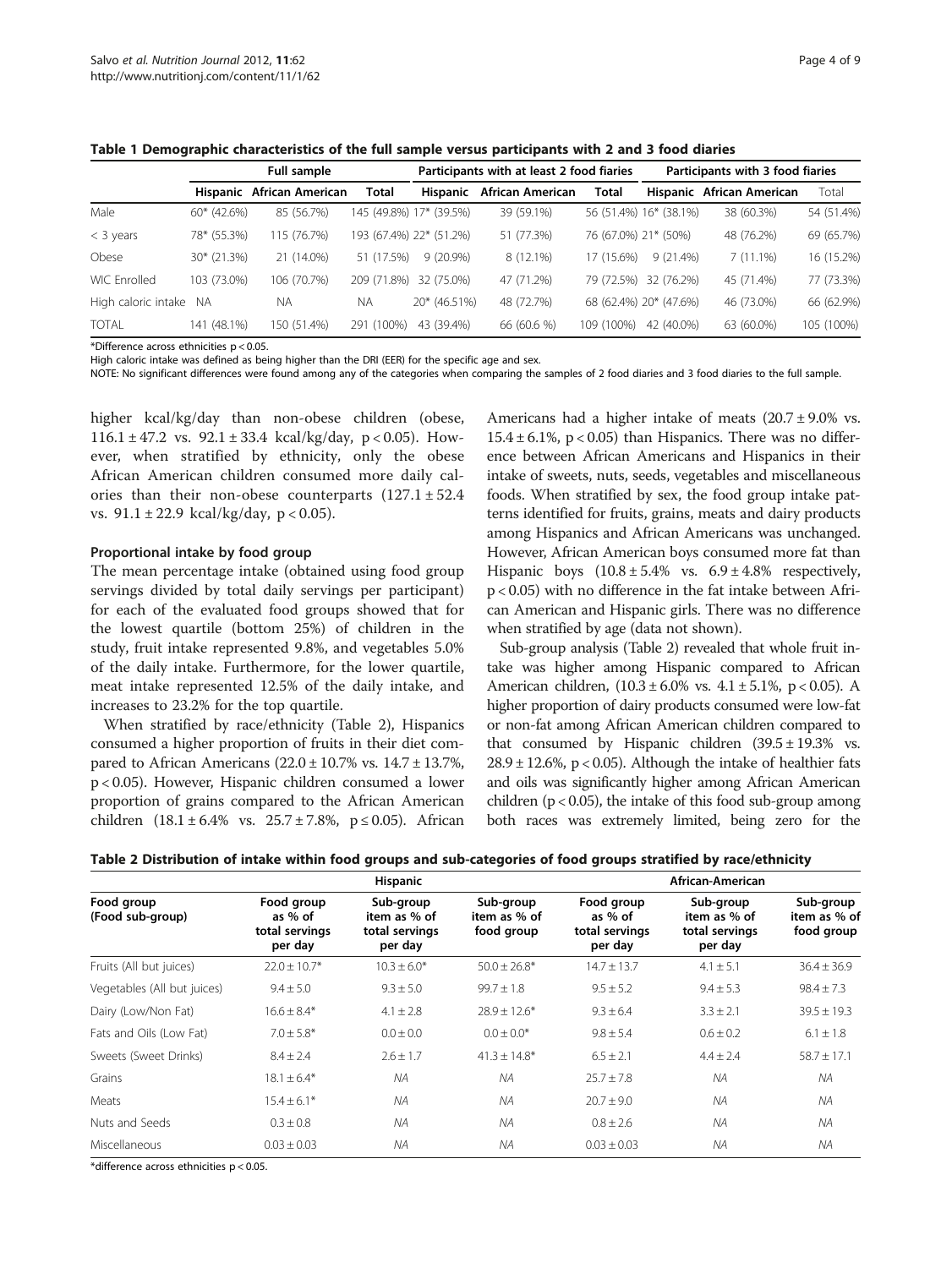Hispanic children and  $0.6 \pm 0.2\%$  of the total food intake for African Americans. African American and Hispanic children were found to have a very high consumption of sweet drinks, yet African Americans had a proportionally higher intake  $(58.7 \pm 17.1\% \text{ vs. } 41.3 \pm 14.8\%, \text{ p} < 0.05)$ .

Among African Americans, no difference was found for the mean proportional intake of any of the food groups studied when stratifying by total daily caloric intake (Table 3). Hispanics in the low total caloric daily intake group consume significantly more fruits, and less grains and fats/oils than those in the high intake group. Marginal significance values  $(p < 0.10)$  show that among Hispanics, there may be a higher intake of vegetables and lower intake of sweets among the low total daily caloric intake group. These associations remain consistent not only for the comparison of means of proportional intake per food group, but also for the regression models that control for the effect of age, sex and BMI.

## DRI compliance

Unstratified analysis of the diet intake records revealed that all children met the DRI (RDA) for protein, and the majority met the DRI for zinc  $(94.3\%, n=99)$ . However, a proportion of children consumed less than the recommended

|                   |  |  | Table 3 Intake per food group across ethnicities, stratified by total caloric intake: Mean proportional intakes and |
|-------------------|--|--|---------------------------------------------------------------------------------------------------------------------|
| regression models |  |  |                                                                                                                     |

|                  | Mean proportional intake<br>(% over total servings per day) |                     | Effect of total caloric intake on<br>mean proportional intake by food group |
|------------------|-------------------------------------------------------------|---------------------|-----------------------------------------------------------------------------|
|                  | Low caloric intake                                          | High caloric intake | (linear regression)                                                         |
| Fruits           | $20.00 \pm 11.93$ *                                         | $15.03 \pm 9.86$    | $-4.79 \pm 2.26$ *                                                          |
| Hispanic         | 24.37 ± 12.34 *                                             | $18.18 \pm 5.96$    | $-5.63 \pm 2.04$ **                                                         |
| African American | $16.46 \pm 10.70$                                           | $13.53 \pm 10.12$   | $-2.14 \pm 3.04$                                                            |
| Vegetables       | $9.74 \pm 5.67$                                             | $9.30 \pm 4.80$     | $-0.49 \pm 1.07$                                                            |
| Hispanic         | $10.37 \pm 5.51***$                                         | $7.72 \pm 2.64$     | $-2.89 \pm 2.02$ **                                                         |
| African American | $10.15 \pm 6.05$                                            | $9.11 \pm 4.62$     | $-0.33 \pm 1.03$                                                            |
| Grains           | $19.12 \pm 8.26$ *                                          | $24.80 \pm 7.40$    | $6.17 \pm 1.61$ *                                                           |
| Hispanic         | $16.55 \pm 6.99$ *                                          | $20.68 \pm 4.52$    | $5.11 \pm 1.94$ *                                                           |
| African American | $24.6 \pm 8.26$                                             | $26.49 \pm 7.51$    | $3.22 \pm 2.20$                                                             |
| Meats            | $17.13 \pm 9.30$                                            | $19.48 \pm 7.68$    | $2.21 \pm 1.74$                                                             |
| Hispanic         | $15.25 \pm 6.52$                                            | $15.72 \pm 5.63$    | $-0.70 \pm 1.01$                                                            |
| African American | $19.69 \pm 10.45$                                           | $21.45 \pm 7.86$    | $1.75 \pm 2.63$                                                             |
| Dairy            | $15.43 \pm 10.18$ *                                         | $10.37 \pm 5.07$    | $-5.60 \pm 1.62$ *                                                          |
| Hispanic         | $17.62 \pm 9.58$                                            | $15.02 \pm 6.13$    | $-4.63 \pm 2.54$ **                                                         |
| African American | $10.03 \pm 8.11$                                            | $8.83 \pm 5.04$     | $-2.66 \pm 1.91$                                                            |
| Fats and Oils    | $7.70 \pm 5.75$ **                                          | $9.91 \pm 5.53$     | $2.10 \pm 1.66$ **                                                          |
| Hispanic         | 5.41 $\pm$ 3.98 $*$                                         | $9.55 \pm 7.42$     | $3.41 \pm 1.81$ **                                                          |
| African American | $10.15 \pm 6.36$                                            | $9.60 \pm 4.63$     | $-0.73 \pm 1.62$                                                            |
| Sweets           | $6.62 \pm 5.84$                                             | $8.02 \pm 6.70$     | $1.50 \pm 1.28$                                                             |
| Hispanic         | $6.85 \pm 4.04$ **                                          | $10.85 \pm 6.58$    | $4.35 \pm 2.50$ **                                                          |
| African American | $6.53 \pm 3.60$                                             | $7.16 \pm 5.47$     | $0.35 \pm 1.51$                                                             |
| Nuts and seeds   | $0.91 \pm 1.82$                                             | $0.38 \pm 0.80$     | $-0.46 \pm 0.43$                                                            |
| Hispanic         | $0.36 \pm 0.95$ **                                          | $0.19 \pm 0.56$     | $-0.30 \pm 0.26$                                                            |
| African American | $1.04 \pm 3.03$                                             | $0.56 \pm 0.78$     | $-1.01 \pm 0.75$                                                            |
| Miscellaneous    | $0.03 \pm 0.03$                                             | $0.03 \pm 0.03$     | $-0.01 \pm 0.01$                                                            |
| Hispanic         | $0.03 \pm 0.04$                                             | $0.02 \pm 0.03$     | $-0.02 \pm 0.01$                                                            |
| African American | $0.03 \pm 0.03$                                             | $0.03 \pm 0.03$     | $0.001 \pm 0.01$                                                            |

- Low caloric intake is group of reference.

- All models are controlled for sex, age and BMI.

- High caloric intake; for males 1 to 3 years: > 1046 kcal/day; for males >3 years: >1742 kcal/day; for females 1 to 3 years: >992 kcal/day; for females > 3 years: >

1642 kcal/day. Cut points based on DRIs (EER).  $*$  Difference between low and high caloric intake  $p < 0.05$ .

\*\* Difference between low and high caloric intake p < 0.10 (marginal significance).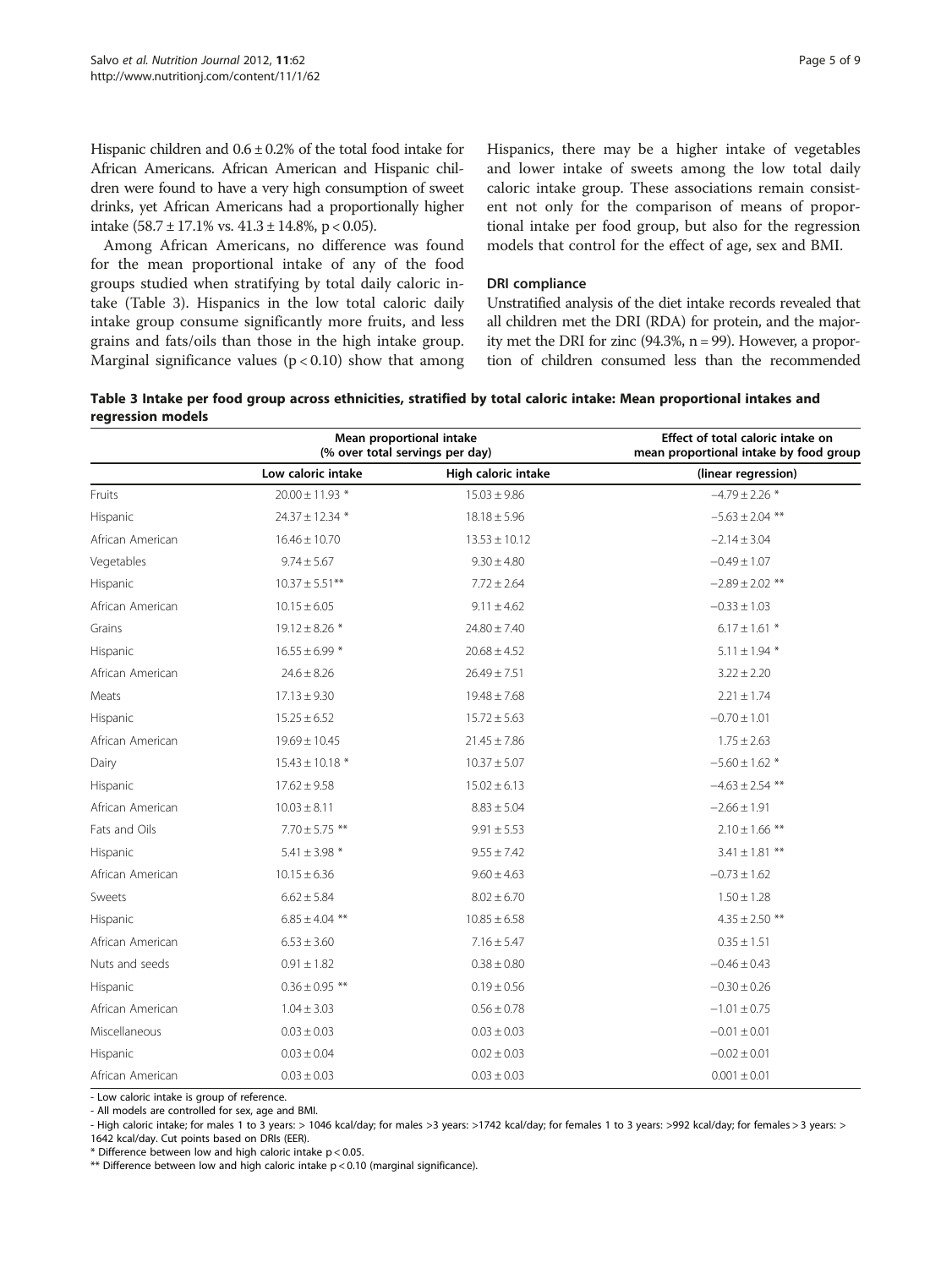levels for carbohydrates  $19.0\%$  (n = 20), calcium 35.2%  $(n = 37)$ , vitamin D 96.2%  $(n = 101)$  and iron 25.7%  $(n = 27)$ . When stratified by race/ethnicity, more Hispanic children met the recommendations for intake of all of these nutrients, compared to African American children, while iron intake was similar between groups (Table 4). The unstratified analysis revealed that among low-income, minority, preschool children, compliance to the suggested distribution for protein was high (89.5%), but low for carbohydrates (59.0%) and fats (39.0%).

Stratification (Table 5) showed that fewer African American children consumed diets containing recommended protein amounts within the recommended distribution compared to Hispanics (85.7% vs. 97.6%,  $p < 0.05$ ). For carbohydrate intake, more African Americans were below the recommended distribution than Hispanics (23.8% vs. 7.1%, p < 0.05), while more Hispanics had a fat intake below the recommended distribution than Hispanics (52.4% vs.  $27.0\%$ , p < 0.05).

Similarly, stratification by weight status was performed to assess compliance to the DRI for macronutrient distribution (Table 5). Sixteen children (15.2%) were classified as obese, using BMI z-scores. Proportionally, there was a higher compliance to carbohydrate intake among obese children than among non-obese (68.8% vs. 57.3%, p < 0.05). The proportion of obese children with low-fat intake was similar to that of non-obese children with low-fat intake (43.8% vs. 41.6%). There was no difference between the proportion of non-obese children that met the recommended distribution of intake of protein when compared to obese children (92.1 vs. 87.5%). In spite of similar obesity rates, Hispanic children showed higher compliance rates to RDAs for macro- and micronutrients than African Americans.

## **Discussion**

The objective of this study was to perform a food groupbased analysis of low-income, minority, preschool children, rather than studying individual nutrient intake [\[18-20](#page-8-0)]. Significant differences were identified between Hispanic and African American children, suggesting influences of social

|  | Table 4 DRI compliance stratified by race/ethnicity |  |  |  |  |
|--|-----------------------------------------------------|--|--|--|--|
|--|-----------------------------------------------------|--|--|--|--|

|                | Below DRI n (%) |                  |  |  |
|----------------|-----------------|------------------|--|--|
| Race/Ethnicity | <b>Hispanic</b> | African-American |  |  |
| Protein        | $0(0.0\%)$      | $0(0.0\%)$       |  |  |
| Carbohydrates  | 8 (19.0%)       | 12 (19.0%)       |  |  |
| Calcium        | 13 (31.0%)      | 24 (38.1%)       |  |  |
| Iron           | 13 (31.0%)      | 14 (22.2%)       |  |  |
| Zinc.          | $1(2.4\%)$      | $5(7.9\%)$       |  |  |
| Vitamin D      | 40 (95.2%)      | 61 (96.8%)       |  |  |

Percentage of children below the DRI (RDA) for macronutrients and selected micronutrients.

| Table 5 RDA macronutrient distribution compliance   |  |
|-----------------------------------------------------|--|
| stratified by race/ethnicity and nutritional status |  |

|                                  | <b>Macronutrient distribution</b> |               |            |  |  |
|----------------------------------|-----------------------------------|---------------|------------|--|--|
|                                  | n (%)                             |               |            |  |  |
|                                  | Protein                           | Carbohydrates | Fats       |  |  |
| Stratification by race/ethnicity |                                   |               |            |  |  |
| Hispanic                         |                                   |               |            |  |  |
| Within adequate distribution     | 41 (97.6)*                        | 27(64.3)      | 13 (31.0)  |  |  |
| Below adequate distribution      | 0(0.0)                            | $3(7.1)^{*}$  | 22 (52.4)* |  |  |
| Above adequate distribution      | 1(2.4)                            | 12 (28.6)     | 7(16.7)    |  |  |
| African American                 |                                   |               |            |  |  |
| Within adequate distribution     | 54 (85.7)                         | 35 (55.6)     | 28 (44.4)  |  |  |
| Below adequate distribution      | 2(3.2)                            | 15 (23.8)     | 17 (27.0)  |  |  |
| Above adequate distribution      | 7(11.1)                           | 13 (20.6)     | 18 (28.6)  |  |  |
| Stratification by Weight Status  |                                   |               |            |  |  |
| Obese                            |                                   |               |            |  |  |
| Within adequate distribution     | 14 (87.5)                         | 11 $(68.8)^*$ | 6(37.5)    |  |  |
| Below adequate distribution      | 0(0.0)                            | 2(12.5)       | 7(43.8)    |  |  |
| Above adequate distribution      | 2(12.5)                           | 3(18.8)       | 3(18.8)    |  |  |
| Non-Obese                        |                                   |               |            |  |  |
| Within adequate distribution     | 82 (92.1%)                        | 51 (57.3)     | 30 (33.7)  |  |  |
| Below adequate distribution      | 1(1.1)                            | 16 (18.0)     | 37(41.6)   |  |  |
| Above adequate distribution      | 6(6.7)                            | 22 (24.7)     | 22 (24.7)  |  |  |

\* Difference across strata p < 0.05.

Adequate distribution:

1–3 years: 5–20% protein, 45–65% carbohydrates and 30–40% fat.

4–5 years: 10–30% protein, 45–65% carbohydrates and 25–35% fat.

and cultural practices on dietary patterns. Previous studies have used methodologies such as dietary scoring to analyze food patterns among large population groups [\[2,](#page-7-0)[21,22\]](#page-8-0). We decided not to adopt a pre-existing scoring mechanism because these were designed and validated only for children over the age of 2 years, while the goal of this study is to evaluate the food patterns of children aged 1 to 5 years of age. This methodology employing servings per food groups as the unit of analysis to assess dietary patterns have been previously reported as a validated method to assess nutrient intake [\[5,](#page-7-0)[23](#page-8-0)-[25](#page-8-0)].

Hispanics consumed a much larger proportion of fruits and whole fruits in their diet than African Americans which is consistent with previous studies [[26](#page-8-0)]. However this study is the first to report it for this age group. Culturally, high fruit consumption is common among Hispanics, especially in families that migrate from rural areas, as are the majority of Hispanic migrants residing in urban Georgia [\[27\]](#page-8-0). While confirming previous findings, our results also provide further insight on this behavior, showing that not only is total and whole fruit consumption higher than that of African Americans, but juice consumption is also very high in this population, accounting for half of their total fruit intake,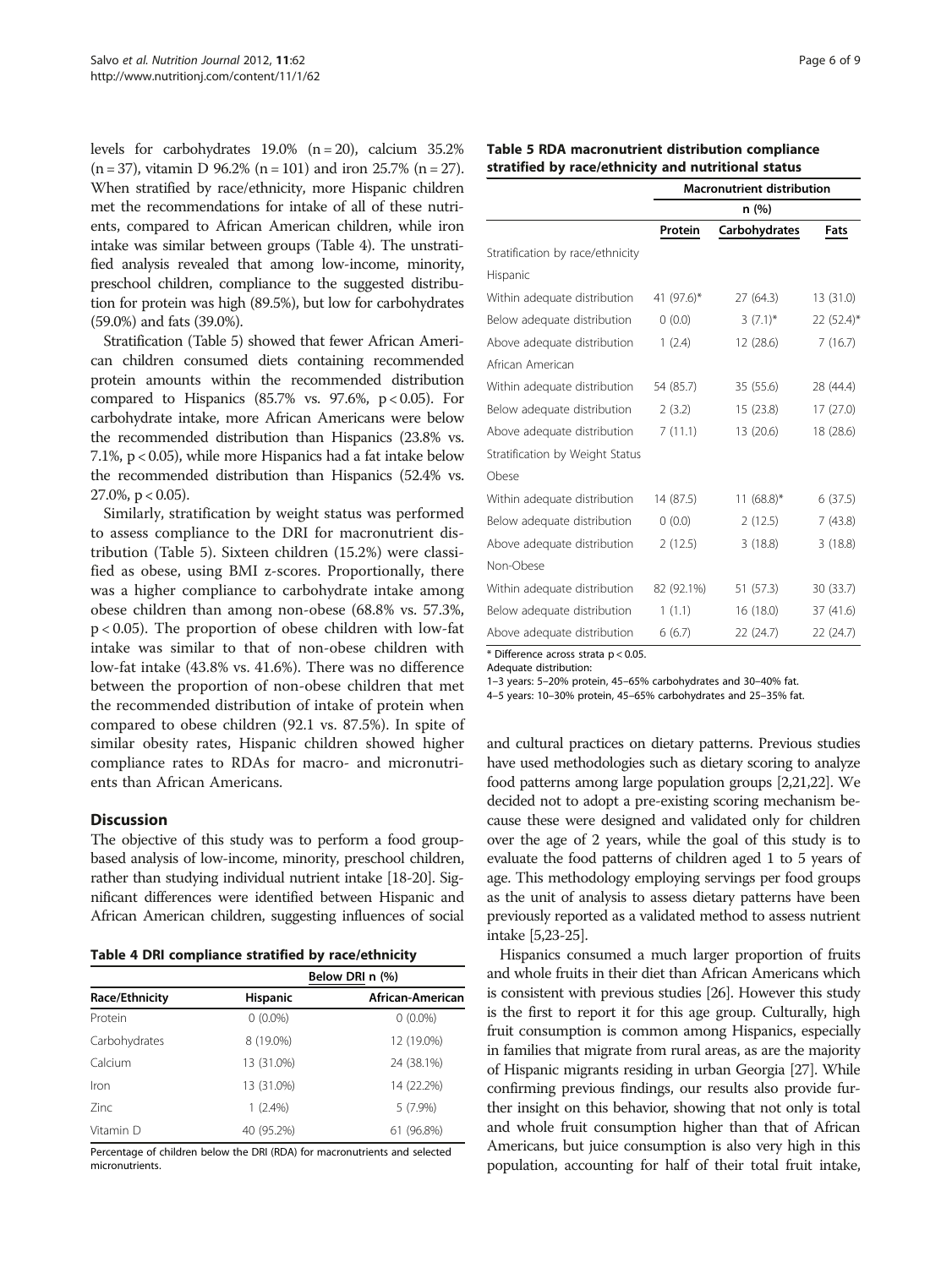and 10.3% of their caloric intake. This, in addition to the high intake of sweet drinks in both Hispanic and African American children, is a relevant finding as investigators recently reported lack of activation of satiety signals in the gut with liquid food as opposed to solids [\[28,29](#page-8-0)]. Also fructose overrides the regulatory glycolytic step leading to higher rates of fat production in the liver, increasing abdominal fat deposition [\[30-32\]](#page-8-0). Moreover, sweetened beverages, including fruit juices, are associated with negative health outcomes due to increase adiposity gain in lowincome children [\[33](#page-8-0)]. Carbohydrate malabsorption is also high in infants consuming sorbitol-containing juices with high fructose-to-glucose ratio which has a negative impact on metabolism and activity [\[34\]](#page-8-0). The American Academy of Pediatrics [[35](#page-8-0)] recommends reducing overall fruit juice intake among children and replacing it with whole fruits due to these documented negative effects associated with intake of large volumes of fruit juices.

As in previous studies, Hispanics were found to have a significantly higher intake of dairy products than African Americans  $(16.6 \pm 8.4\% \text{ vs. } 9.3 \pm 6.4\%)$  [\[36-40\]](#page-8-0). Milk and other dairy products constitute a primary source of calcium, especially for children [[41](#page-8-0)-[43](#page-8-0)]. Vitamin D intake for both groups was found to be extremely low, with more than 95% of the studied population not meeting the RDA. Vitamin D status and consumption in this population has been evaluated and extensively discussed [\[10](#page-7-0)].

African American children had a higher consumption of meats than Hispanic children which contributed to the higher number of African American children exceeding the recommended distribution for protein (11.1% vs. 2.4% for Hispanics). These findings are consistent with previous knowledge of food habits among African Americans in the US, particularly in the South, where high meat, egg and poultry intake is common [[44-47\]](#page-8-0). The lower intake of meats by Hispanics could contribute to their higher prevalence of low iron intake reported. However, more Hispanics than African Americans met the RDA for zinc (97.6% vs. 92.1%). This is a noteworthy finding as the main dietary source of zinc and iron is meat [\[9](#page-7-0)[,43\]](#page-8-0). The other rich sources of zinc consumed by both groups include dairy products and legumes [[9,](#page-7-0)[48,49](#page-8-0)].

Based on these results, we recommend the following strategies to improve the diet quality of low-income, preschool Hispanics: 1) Encourage a high fruit intake among this group, while deemphasizing the need for fruit juices; 2) Maintain current levels of dairy intake, while promoting the use of low-fat dairy products, emphasizing these are safe for healthy children over the age of two years; 3) Increase the intake of iron-rich products such as meat, poultry and legumes. 4) Provide information on the appropriate portion sizes to prevent high calorie diets, which in this population may be also associated to less healthy dietary patterns. 5) Emphasize the use of culturally

appropriate preparations to combine cereals and legumes to provide a high quality protein, yet low-fat meal. A good example for this is the combination of corn tortillas with black beans. For preschool, low-income African Americans, our results suggest that: 1) A higher total fruit intake should be promoted, while emphasizing the consumption of whole fruit as opposed to juices; 2) Meat intake should be reduced if the intake of protein is excessive. Replacing some of the animal protein with vegetable protein, which contains other vital nutrients is also recommended; 3) Portion sizes should be reduced globally due to obesity being partly driven by a higher caloric intake in this population. Finally, our data suggests the following strategies should take place for both Hispanics and African Americans: 1) Increase vegetable intake by incorporating one or two vegetable portions at both lunch and dinner; 2) Reduce the consumption of sweets with a strong emphasis on the reduction of sweet beverage intake; 3) Encourage healthy snacking by encouraging more nutrient dense foods and discouraging empty calories. This includes reducing exposure to fast food which has been shown in other studies to be a significant contributor to childhood obesity [[50](#page-8-0)]. For interventions to have a higher probability of success, culturally appropriate strategies should be adopted to improve nutrition behaviors in these groups. The promotion of traditional corn tortillas (high in calcium, fiber and low in calories) among Hispanics rather than flour tortillas (higher in fat and calories) is a good example.

Many of the limitations of this study are due to the sample size and that this is the secondary analysis of existing data. The original sample size calculation was based on identifying differences in serum micronutrient levels and the study was not powered to identify differences between food groups [\[9](#page-7-0),[10](#page-7-0)]. There was also a higher representation of African-American children in the families who completed food diaries. The data collected did not measure or control for physical activity levels, fast-food intake and environmental influences. It has been reported that Hispanic and African-American children have lower levels of physical activity than the rest of the population [[51\]](#page-8-0). Investigators have also observed that obese infants have lower activity levels, compared to non-obese infants and could in turn lead to obese preschoolers [[52\]](#page-8-0). Fast-food is known to be a major contributor to childhood obesity, and its consumption is highly prevalent among all groups of children. It is highest in African Americans, particularly those residing in the South. Children with a high intake of fast-food have been reported to have higher total caloric intake, higher fat, sugar and sodium intake, and lower intake of fruits and vegetables [\[50](#page-8-0)]. The effect of contextual factors such as the food environment (higher density of fast-food outlets in low-income neighborhoods)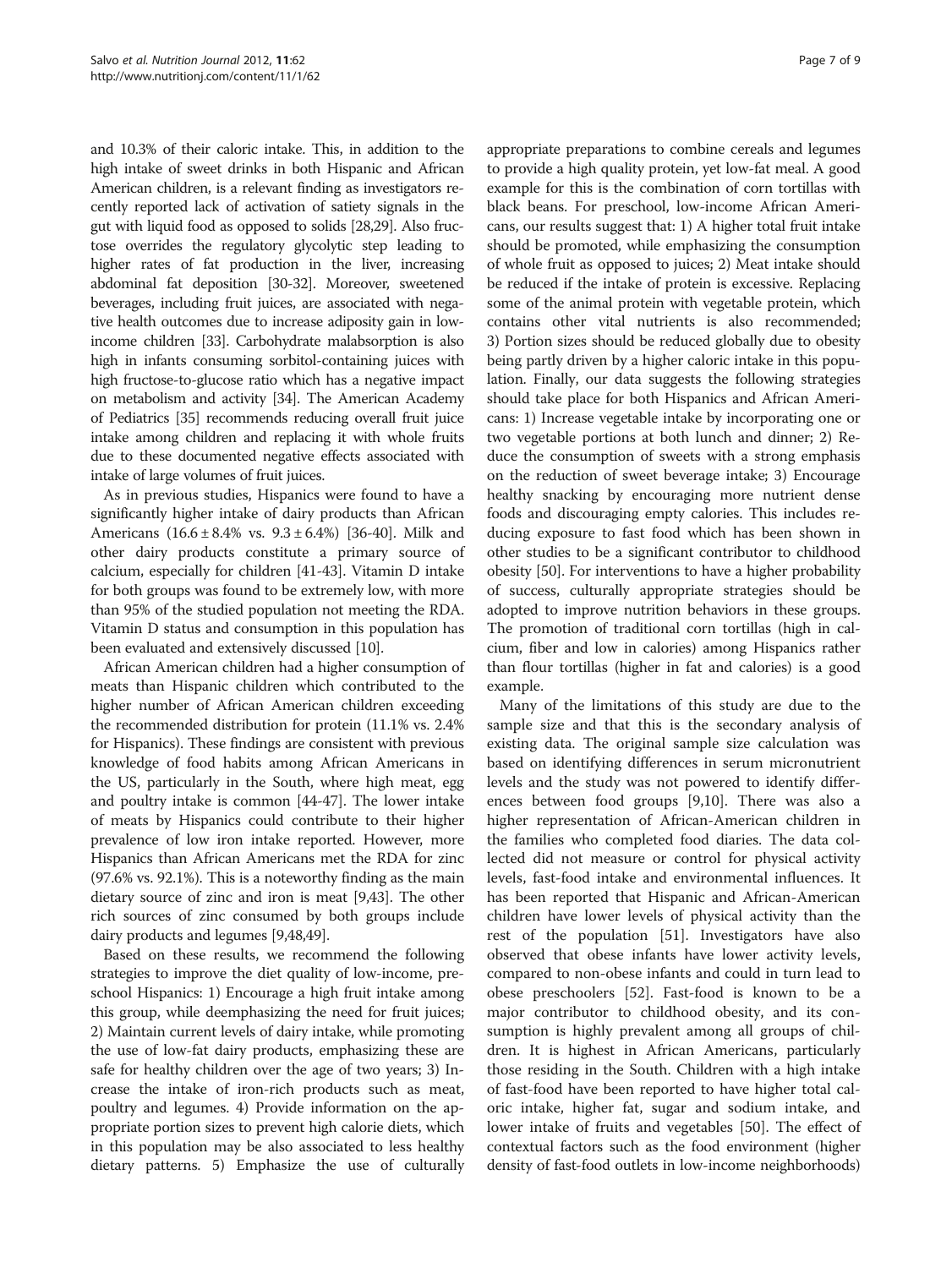<span id="page-7-0"></span>should be addressed in future studies [\[53,54](#page-8-0)]. Foreignborn Hispanics are at lower risk for obesity and have healthier dietary patterns than US born Hispanics [[55](#page-8-0)-[58](#page-8-0)]. The level of acculturation has also been found to be an important contributor to obesity independent of duration of residence in the US [\[56,58](#page-8-0)-[61](#page-8-0)]. These facts have led to the healthy immigrant effect or the immigrant paradox hypothesis. It highlights the fact that upon arrival, Hispanic immigrants are the healthiest of all groups in the US, and have a diet high in fruits and vegetables and low in fat. After time, presumably due to environmental influences, these Hispanics become the unhealthiest group as they begin to consume a high-fat, high-protein diet, also low in fruits and vegetables, and increase their fast-food intake [\[62,63\]](#page-8-0). Studies addressing the influence of diet on obesity in Hispanics should control for these social influence factors. It is also necessary to explore the potential complex gene-environment interaction, which in combination with caloric intake and dietary patterns could have a role in this observed obesity epidemic among minority groups.

## Conclusions

This study reveals that food group and nutrient intake patterns among low-income Hispanics and African Americans between the ages of 1 to 5 years living in Atlanta are different. It provides preliminary data for a larger, more definitive study relevant for program design targeting nutritional interventions tailored for each community. It is important to understand that a shared problem does not always imply a shared solution.

#### Abbreviations

RDA: Recommended Dietary Allowance; DRI: Dietary Reference Intakes; EER: Estimated Energy Requirements; BMI: Body Mass Index; CDC: Centers for Disease Control and Prevention; WIC: Women Infant and Children Program; SNAP: Supplemental Nutrition Assistance Program; IRB: Institutional Review Board; NDSR: Nutrient Database System for Research.

#### Competing interests

The authors declare no personal or financial competing interests related to this work.

#### Authors' contributions

DS contributed to the conception and design of the study; performed the statistical analyses and interpretation of the data; drafted the manuscript. JKF contributed to the data collection, drafting and critical revision of the manuscript. TRZ contributed to conception and design of the study and the critical revision of the manuscript. CRC contributed to the conception and design of the study, data collection, and interpretation of the data and the critical revision of the manuscript. All authors read and approved the final manuscript.

#### Acknowledgements

This study was supported in part by a Centers for Disease Control and Prevention/Robert W Woodruff Foundation Young Investigator in Public Health grant (to CRC) and National Institutes of Health grants M01 RR00039/ UL1 RR025008 (Atlanta Clinical and Translational Science Institute), K12 RR017643/KL2 RR025009 (to CRC), and K24 RR023356 (to TRZ). We are indebted to the children and their parents who agreed to take part in this study. We gratefully acknowledge the following persons who

participated in various aspects of the research process: Charletta Thomas, Dexter Thompson, Margaret Pedersen, and Dawn McDougald (Emory University).

#### Author details

<sup>1</sup>Current address: Graduate Division of Biological and Biomedical Sciences Emory University, 1462 Clifton Road, Suite 314, Atlanta 30322 Georgia, USA. <sup>2</sup> ACTSI, General Clinical Research Center, Emory University Hospital, 1364 Clifton Road, Suite GG-23, Atlanta GA 30322, USA. <sup>3</sup> Division of Endocrinology, Metabolism and Lipids, Department of Medicine, Emory University, 1364 Clifton Road, Atlanta, GA 30322 USA. <sup>4</sup>Current address: Division of Gastroenterology, Hepatology and Nutrition, Cincinnati Children's Hospital Medical Center, College of Medicine, University of Cincinnati, 3333 Burnett Avenue, Cincinnati 45229 OH, USA.

#### Received: 1 March 2012 Accepted: 17 August 2012 Published: 29 August 2012

#### References

- 1. Kimm SY, Gergen PJ, Malloy M, Dresser C, Carroll M: Dietary patterns of U.S. children: implications for disease prevention. Prev Med 1990, 19(4):432–442.
- 2. Kant AK: Dietary patterns and health outcomes. J Am Diet Assoc 2004, 104(4):615–635.
- 3. Fung TT, Schulze M, Manson JE, Willett WC, Hu FB: Dietary patterns, meat intake, and the risk of type 2 diabetes in women. Arch Intern Med 2004, 164(20):2235–2240.
- 4. Rodriguez-Artalejo F, Garces C, Gorgojo L, Lopez-Garcia E, Martin-Moreno JM, Benavente M, Del Barrio JL, Rubio R, Ortega H, Fernandez O, De Oya M: Dietary patterns among children aged 6–7 y in four Spanish cities with widely differing cardiovascular mortality. Eur J Clin Nutr 2002, 56(2): 141–148.
- 5. Munoz KA, Krebs-Smith SM, Ballard-Barbash R, Cleveland LE: Food intakes of US children and adolescents compared with recommendations. Pediatrics 1997, 100(3 Pt 1):323–329.
- 6. Fox MK, Pac S, Devaney B, Jankowski L: Feeding infants and toddlers study: What foods are infants and toddlers eating? J Am Diet Assoc 2004, 104(Suppl 1):22–30.
- 7. Wiecha JN, Fink AK, Wiecha J, Hebert J: Differences in dietary patterns of Vietnamese, white, African-American and Hispanic adolescents in Worcester, mass. J Am Diet Assoc 2001, 101(2):248–251.
- 8. Bortsov A, Liese AD, Bell RA, Dabelea D, D'Agostino RB, Hamman RF, Klingensmith GJ, Lawrence JM, Maahs DM, McKeown R, Marcovina SM, Thomas J, Mayer-Davis EJ: Correlates of dietary intakes of youth with diabetes: results from the SEARCH for diabetes in youth study. J Nutr Educ Behav 2011, 43(2):123–129.
- 9. Cole CR, Grant FK, Swaby-Ellis ED, Smith JL, Jacques A, Northrop-Clewes CA, Caldwell KL, Pfeiffer CM, Ziegler TR: Zinc and iron deficiency and their interrelations in low-income African American and Hispanic children in Atlanta. Am J Clin Nutr 2010, 91(4):1027–1034.
- 10. Cole CR, Grant FK, Tangpricha V, Swaby-Ellis ED, Smith JL, Jacques A, Chen H, Schleicher RL, Ziegler TR: 25-hydroxyvitamin D status of healthy, low-income, minority children in Atlanta, Georgia. Pediatrics 2010, 125(4):633–639.
- 11. Trumble-Waddell JE, Campbell ML, Armstrong LM, Macpherson BD: Reliability and validity of the three-day estimated record of food intake provided by parents and caregivers of preschool children in dual-earner families. Can J Diet Pract Res 1998, 59(2):83–89.
- 12. Otten JO HJ, Meyers LD: Dietary reference intakes: the essential guide to nutrient requirements, institute of medicine. Washington, DC: The National Academies Press; 2006.
- 13. Ross HCT CL, Yaktine AL, Del Valle HB: Dietary reference intakes for calcium and vitamin d, institute of medicine. Washington, DC: The National Academies Press; 2010.
- 14. Centers for disease control and prevention: second national report on biochemical indicators of diet and nutrition in the US population: 2002. Accessed July 12, 2012 [http://www.cdc.gov/nutritionreport/pdf/](http://www.cdc.gov/nutritionreport/pdf/Nutrition_Book_complete508_final.pdf15) [Nutrition\\_Book\\_complete508\\_final.pdf15](http://www.cdc.gov/nutritionreport/pdf/Nutrition_Book_complete508_final.pdf15).
- 15. Van Horn LV, Bausermann R, Affenito S, Thompson D, Striegel-Moore R, Franko D, Albertson A: Ethnic differences in food sources of vitamin D in adolescent American girls: the national heart, lung, and blood institute growth and health study. Nutr Res 2011, 31(8):579–585.